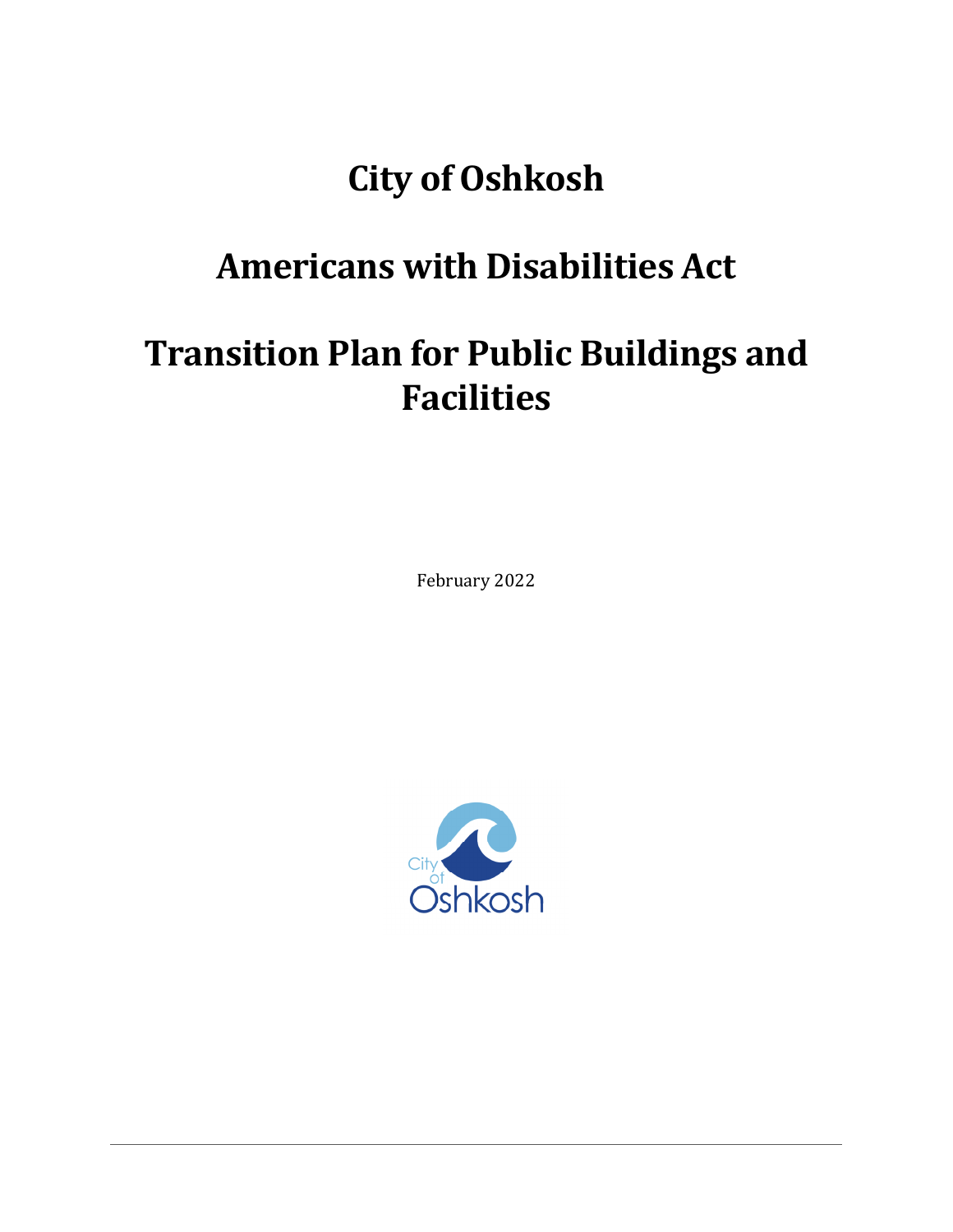### **Table of Contents**

| <b>Appendices</b> |                                                    |  |  |  |  |
|-------------------|----------------------------------------------------|--|--|--|--|
| A.                | <b>Contact Information</b>                         |  |  |  |  |
| <b>B.</b>         | <b>Self-Evaluation Results</b>                     |  |  |  |  |
| C.                | Agency ADA Design Standards and Procedures         |  |  |  |  |
| D.                | Schedule / Budget Information / Status of Progress |  |  |  |  |
| E.                | Plan Access                                        |  |  |  |  |
| F.                | Grievance Procedure                                |  |  |  |  |
|                   |                                                    |  |  |  |  |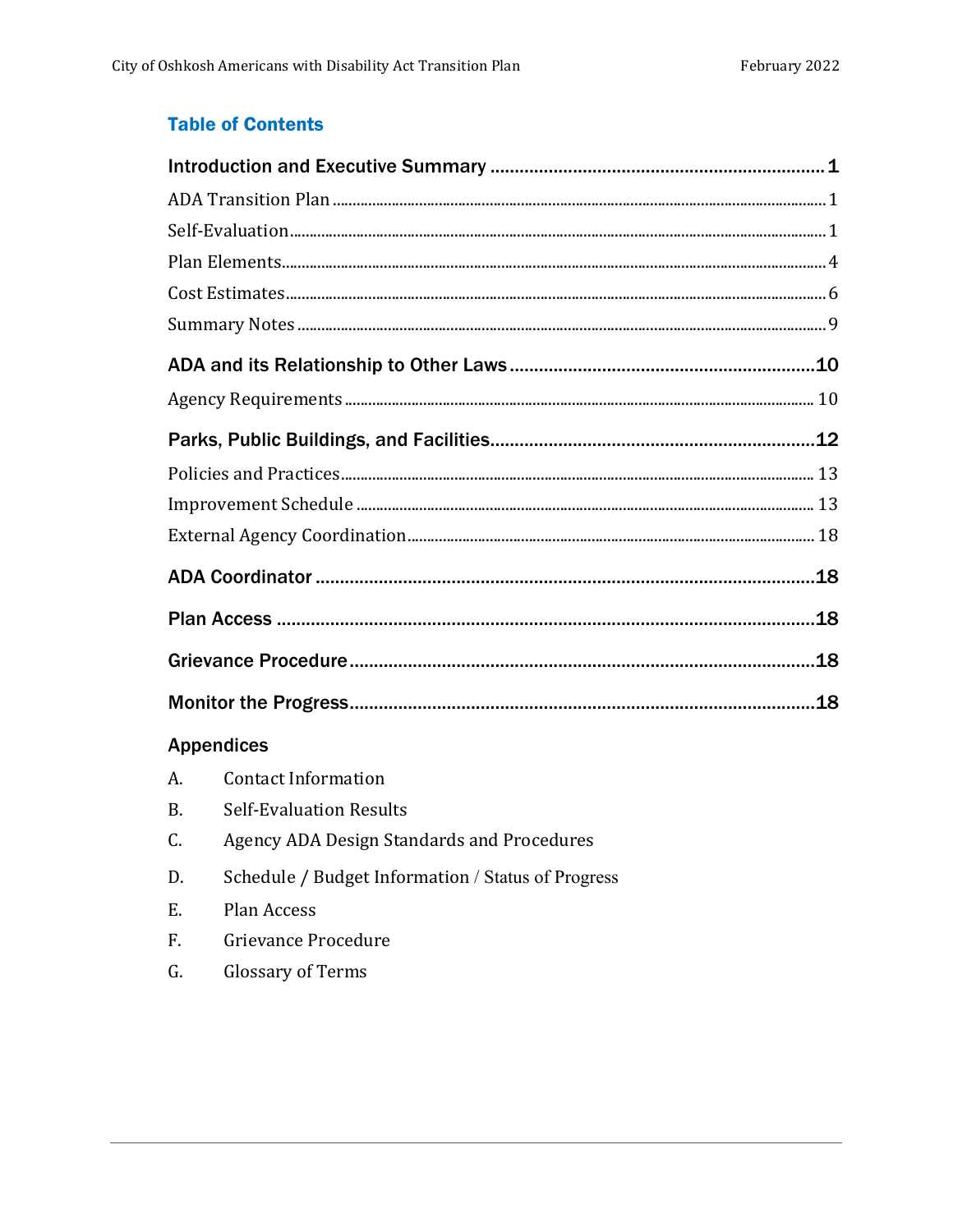# Introduction and Executive Summary

#### ADA Transition Plan

The Americans with Disabilities Act (ADA), enacted on July 26, 1990, is a civil rights law prohibiting discrimination against individuals on the basis of disability. ADA consists of five titles outlining protections in the following areas:

- 1. Employment
- 2. State and local government services
- 3. Public accommodations
- 4. Telecommunications
- 5. Miscellaneous provisions

Title II of ADA pertains to the programs, activities and services public entities provide. As a public entity that employs 50 or more persons, the City of Oshkosh must comply with this section of the Act as it specifically applies to public service agencies. Title II of ADA provides that, "…no qualified individual with a disability shall, by reason of such disability, be excluded from participation in or be denied the benefits of the services, programs, or activities of a public entity, or be subjected to discrimination by any such entity." (42 USC. Sec. 12132; 28 CFR. Sec. 35.130)

As required by Title II of ADA, 28 CFR. Part 35 Sec. 35.105 and Sec. 35.150, the City of Oshkosh has conducted a self-evaluation of its public buildings and facilities throughout the City and is developing a Transition Plan detailing how the organization will ensure that those facilities are accessible to all individuals.

The Transition Plan and its implementation is overseen by the City's General Services Division and are specific to the maintenance, construction, and rehabilitation of public buildings and facilities under its jurisdiction. The other areas of protection under ADA that are under the auspices of other city departments or government agencies will coordinate as necessary with the General Services Division to achieve compliance. Interagency coordination will be outlined in the improvement schedule of the Transition Plan.

#### Self-Evaluation

A key activity in developing the Plan is for the City to perform a self-evaluation of its current building and facility infrastructure, policies, practices and programs. The City partnered with the SRF Consulting Group team to develop a scope of work to collect a physical inventory of each element of building and facility infrastructure with public access. This inventory was collected over the course of six days in July and August of 2021. A database, photo, set, and cost estimated document was included as part of the final report. Our inventory includes those features that are accessible to the public and their respective entry and access points.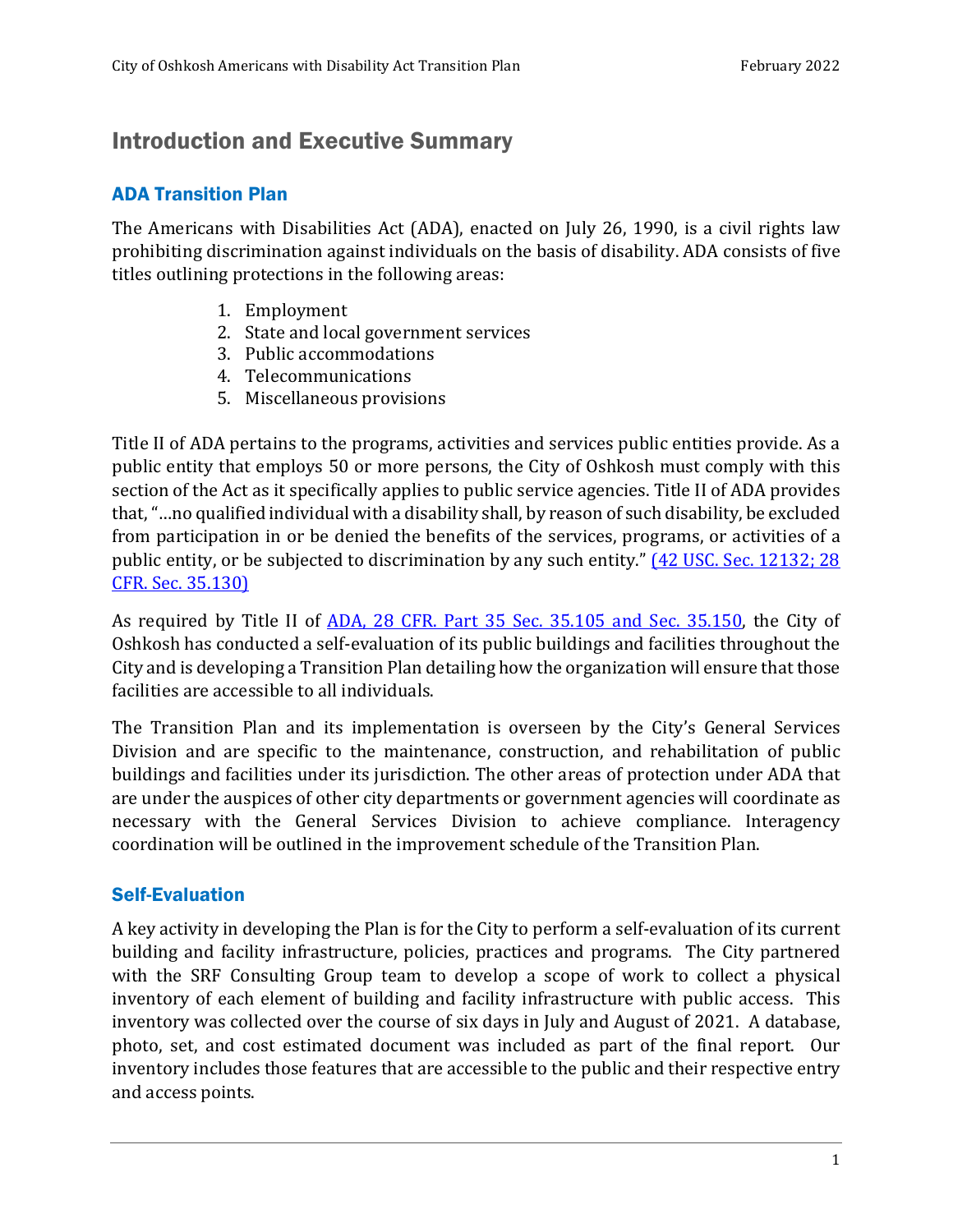The self-evaluation inventories barriers in programs and activities that prevent persons with disabilities from reasonable access. Evaluation of parks and public buildings and facilities occurred in the Summer of 2021. Other infrastructure elements, like public right-of-way will be incorporated into stand-alone documents or in future updates to this one. The City's Consultant, SRF Consulting Group (SRF), worked with City staff to provide professional services in completing the self-evaluation process. This consists of a field review of infrastructure and facilities alongside a review of policies and programs.

#### Evaluation Content

Table 1 shows an inventory of the facilities that were reviewed for ADA compliance, and Figure 1 shows what elements and accessible features were documented. For each facility compliance and accessibility issues were identified by the review team, and divided into the following categories based on input from City staff and industry best practices on how to prioritize projects:

- Approaches and Entrances to Facilities
- Low-Effort Modifications (typically completed by maintenance staff, or in day-to-day operations)
- Other Items

| <b>Public Buildings</b>   | <b>Convention Center</b><br>$\bullet$<br><b>Public Library</b><br>۰ |  |  |  |
|---------------------------|---------------------------------------------------------------------|--|--|--|
|                           | Safety Building<br>$\bullet$                                        |  |  |  |
|                           | City Hall<br>$\bullet$                                              |  |  |  |
|                           | Fire Department - Station 18<br>$\bullet$                           |  |  |  |
|                           | <b>Public Museum</b><br>$\bullet$                                   |  |  |  |
|                           | Grand Oshkosh Opera House<br>٠                                      |  |  |  |
|                           | Senior Center - North<br>$\bullet$                                  |  |  |  |
|                           | Senior Center - South<br>$\bullet$                                  |  |  |  |
| <b>Transit Facilities</b> | <b>GO Transit</b><br>$\bullet$                                      |  |  |  |
|                           | OshBuy Garage<br>$\bullet$                                          |  |  |  |

Table 1. Facility Inventory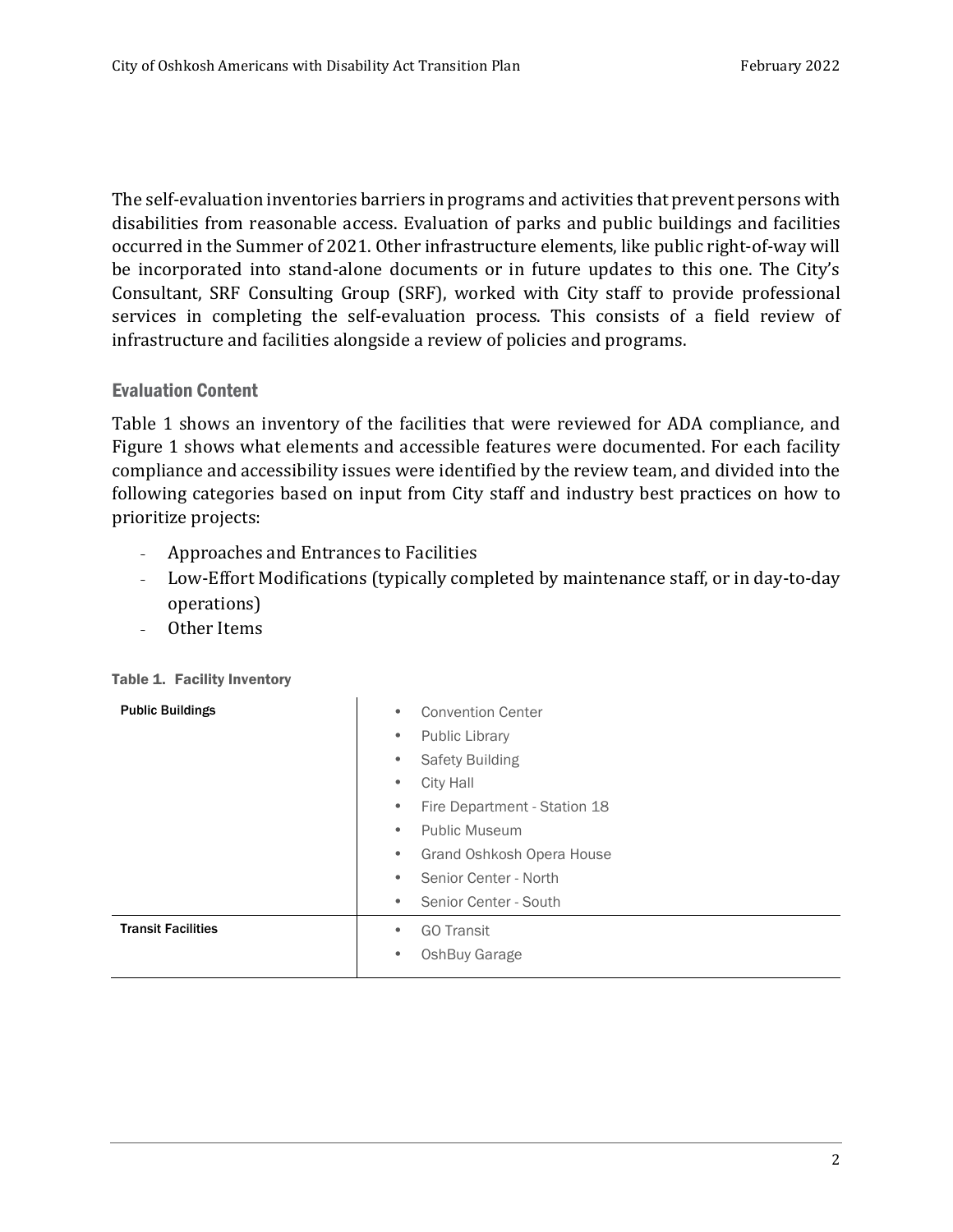| Parks, Boat Launches, Fishing Piers | 24th Ave Boat Launch               | Menominee Park<br>$\bullet$               |
|-------------------------------------|------------------------------------|-------------------------------------------|
|                                     | 44th Parallel Park<br>$\bullet$    | Mill Ave Boat<br>$\bullet$                |
|                                     | Abbey Park<br>$\bullet$            | <b>Rainbow Memorial Park</b><br>$\bullet$ |
|                                     | Abe Rochlin Park<br>$\bullet$      | <b>Red Arrow Park</b><br>$\bullet$        |
|                                     | Al Broullire Memorial<br>$\bullet$ | Riverside Cemetery<br>$\bullet$           |
|                                     | Park                               | Roe Park<br>$\bullet$                     |
|                                     | Bauman Park<br>$\bullet$           | South Park<br>$\bullet$                   |
|                                     | <b>Boat Works</b><br>$\bullet$     | Spanbauer Park<br>۰                       |
|                                     | Camp Bragg Memorial<br>$\bullet$   | <b>Stevens Park</b><br>$\bullet$          |
|                                     | Carl Steiger Park<br>$\bullet$     | Stoegbauer Park<br>$\bullet$              |
|                                     | Congress Ave Tot Lot<br>$\bullet$  | <b>Teichmiller Park</b><br>$\bullet$      |
|                                     | <b>Fugleberg Park</b><br>$\bullet$ | West Algoma Park<br>$\bullet$             |
|                                     | Garden Club Park<br>$\bullet$      | Westhaven Park<br>$\bullet$               |
|                                     | Lakeshore Golf Course<br>Trail     | William A Steiger<br>$\bullet$            |
|                                     | Leach Amphitheatre<br>$\bullet$    | <b>William Waters Plaza</b><br>$\bullet$  |
|                                     | Mary Jewell Park<br>$\bullet$      |                                           |

#### Figure 1. Accessible Features Reviewed by Consultant Team

| Approach and<br>Entrance                                                             | Access to Goods and<br><b>Services</b>                                                                                                                                                                  | <b>Restrooms</b>                                                                                                                                       | <b>Other Access Features</b>                                                                                                                           |
|--------------------------------------------------------------------------------------|---------------------------------------------------------------------------------------------------------------------------------------------------------------------------------------------------------|--------------------------------------------------------------------------------------------------------------------------------------------------------|--------------------------------------------------------------------------------------------------------------------------------------------------------|
| $\bullet$ Parking<br>• Access Route<br>•Curb Ramps<br>$\bullet$ Ramps<br>• Entrances | •Interior Accessible<br><b>Routes</b><br>$\bullet$ Ramps<br>• Elevators<br>$\bullet$ Lifts<br>$\bullet$ Signs<br>•Interior Doors<br>• Rooms and Spaces<br>•Controls<br>$•$ Seating<br>•Service Counters | •Accessible Routes<br>$\bullet$ Signage<br>• Entrances<br>$•$ Spaces<br>$\bullet$ Sinks<br>•Towel, Tissue, Soap<br><b>Dispensers</b><br>•Toilet Stalls | •Drinking Fountains<br>•Team Sports<br>• Play Areas<br>•Changing Rooms<br>• Swimming Pools<br>• Fishing and Boating<br>Access<br>•Other Misc. Features |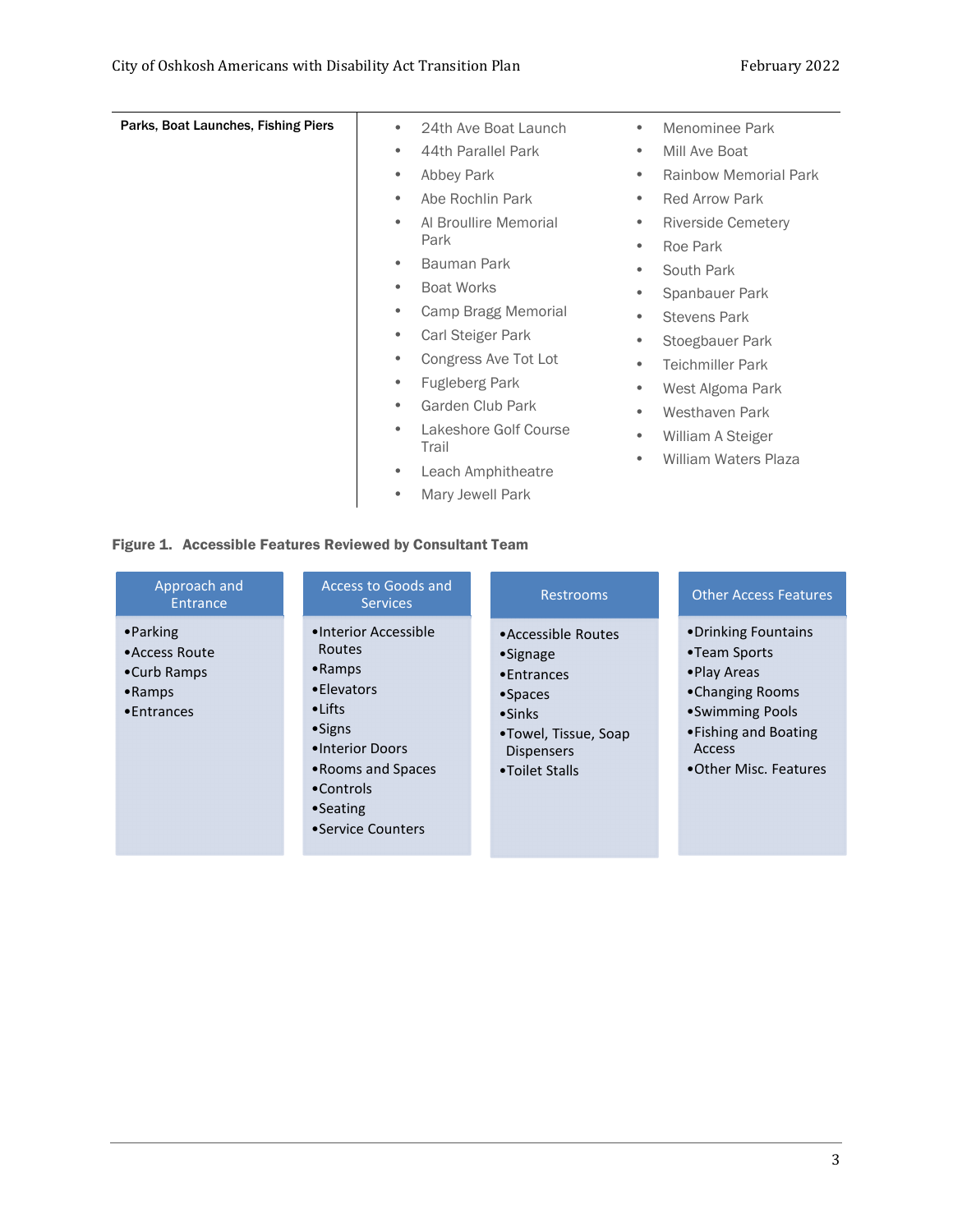The consultant team also worked with City staff to evaluate current policies related to accessibility and make recommendations on how it relates to plan content project prioritization.

- Compliant/Grievance Procedure
- Listing in Capital Improvement Program

The self-evaluation provides an inventory of ADA compliance gaps and allow the City to catalog and prioritize future improvements. Programs and facilities are inventoried in a database that will be delivered to the City for continuous monitoring and updates.

Public right-of-way in the City will be inventoried at a future date and includes roadways and their adjacent facilities that serve a transportation purpose. This includes sidewalks, curb ramps, and signals that provide a transportation route.

#### Plan Elements

The plan document is developed based on the outcome of the self-evaluation. In addition to the compliance assessment and progress report that the self-evaluation provides, several core elements will be incorporated into the Plan for both public parks and public buildings and facilities.

#### Designating an ADA Coordinator

The City has identified a coordinator to oversee ADA policies and procedures and serve as the primary point of contact for ADA related issues. Contact information is located in Appendix A.

#### Grievance Procedure

If users of City facilities and services believe the City has not provided reasonable accommodation, they have the right to file a grievance. A procedure for the prompt and equitable resolution of citizen complaints, concerns, comments, and other grievances is included in the Plan.

#### **Monitoring**

The Plan will be updated at least every 5 years, as policies within the City evolve, projects are completed, and development continues.

#### Design Standards

All applicable design standards related to ADA are included in the Plan appendices.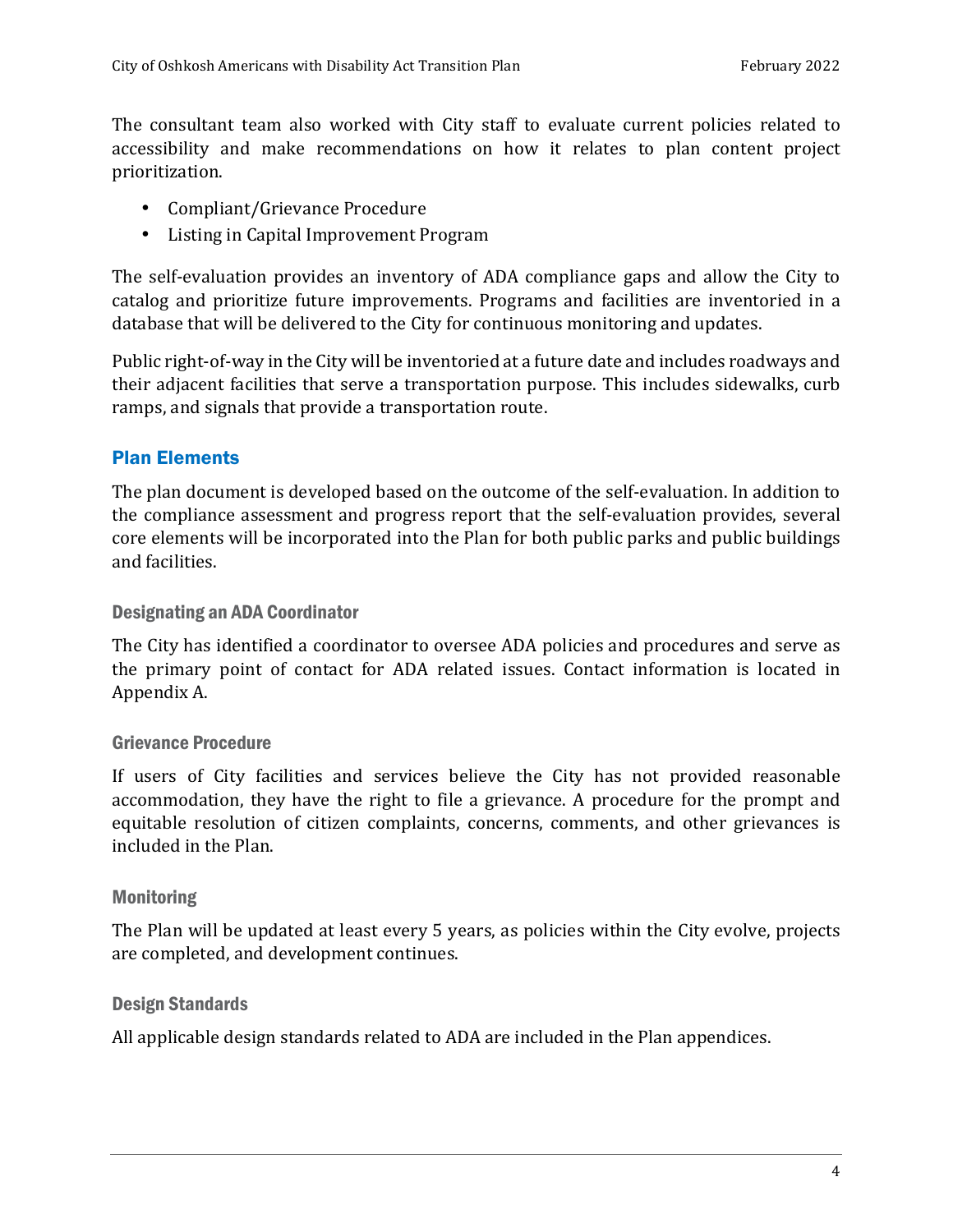#### Schedule and Budget

A projected schedule with defined milestones to achieve reasonable compliance is included in the Plan. Additionally, the City's Capital Improvement Plan (CIP) is updated annually and will include budgetary estimates for anticipated projects, which may include ADA-related projects.

#### External Agency Coordination

Several other agencies are responsible for pedestrian facilities, such as pedestrian curb ramps, sidewalks and trails within the jurisdiction of the City. The City will coordinate with those agencies to track and assist in the elimination of accessibility barriers along their routes. ADA contacts and interagency agreements may be provided for City, County, and State authorities that are responsible for these facilities in the City of Oshkosh.

#### Project Timeline

The complete Transition Plan document includes the following:

- Evaluation of existing parks.
- Evaluation of existing public buildings and facilities.
- Final establishment of a working ADA Transition Plan Document.

This project was be completed prior to the end of calendar year 2021. An outline of project processes and schedule is shown in Figure 2.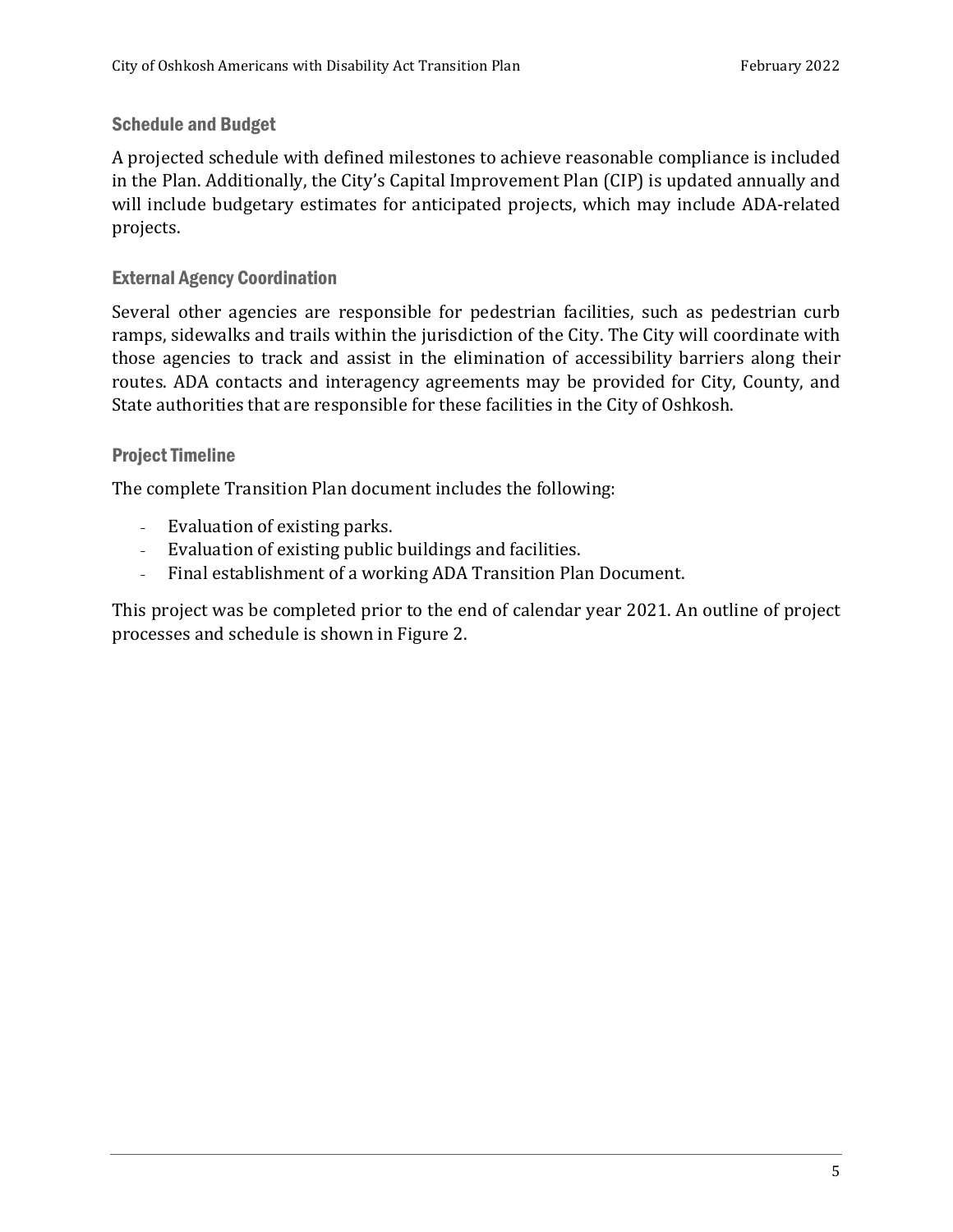#### Figure 2. ADA Transition Plan Process



#### Cost Estimates

Based on the results of the self-evaluation, the estimated costs associated with providing ADA accessibility within the entire jurisdiction including parks, public buildings, and facilities is \$1,208,000 to \$1,589,000 with contingency. The maximum potential cost of park and public building and facility improvements were used for estimating purposes. This amount assumes project cost estimates depicted in Tables 2 and 3 are applied as stand-alone projects. The City will likely benefit from economies of scale when larger building and facility reconstructions occur.

The City will continue to incorporate ADA best practices and standards with CIP projects and as part of stand-alone projects.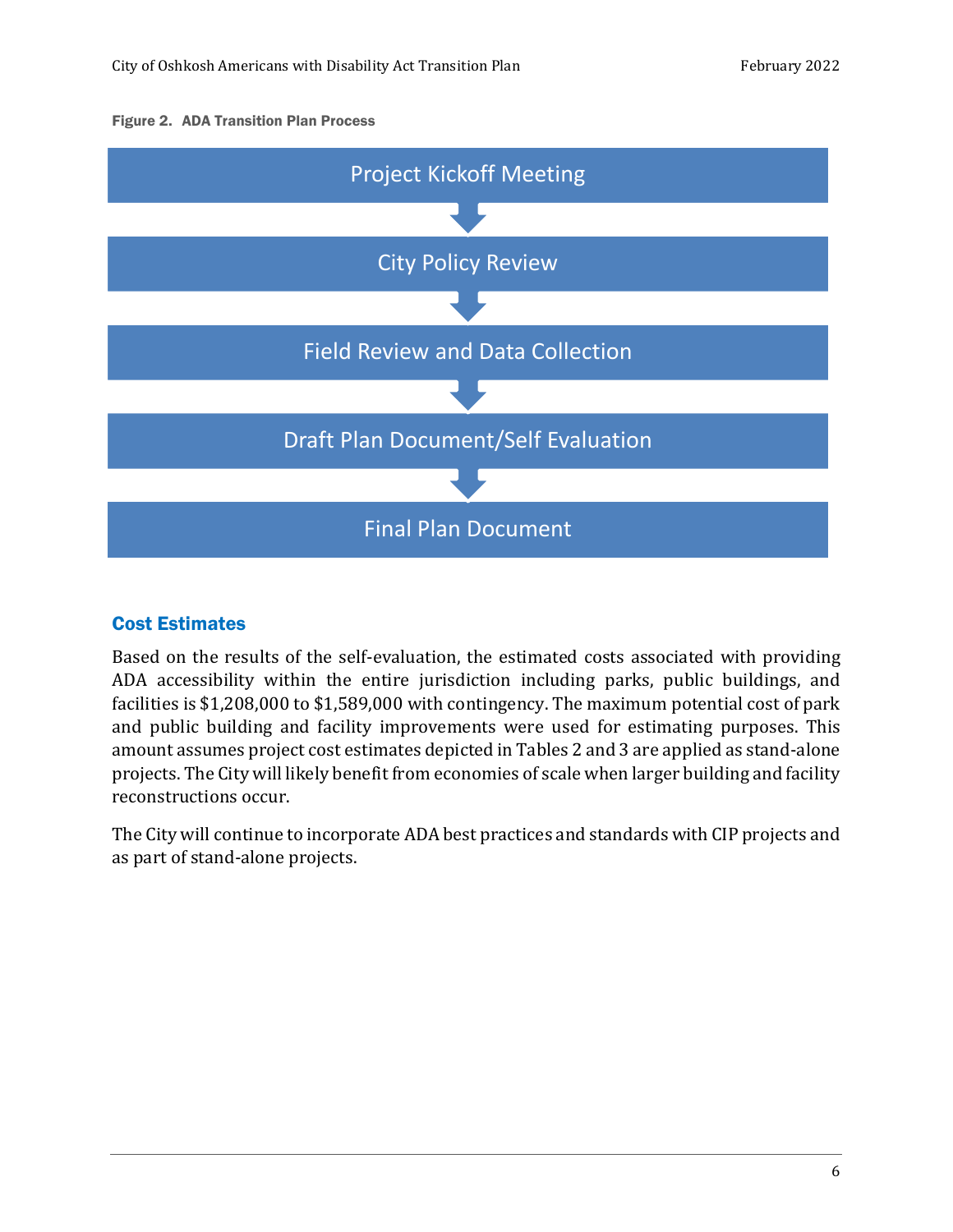Table 2. Public Building Cost Estimate Summary

| City of Oshkosh, WI                                     |                                   |                          |                        |                   |                       |
|---------------------------------------------------------|-----------------------------------|--------------------------|------------------------|-------------------|-----------------------|
| <b>Americans with Disabilities Act - Facility Audit</b> |                                   |                          |                        |                   |                       |
| <b>Cost Estimate of all Public Buildings</b>            |                                   |                          |                        |                   | Updated December 2021 |
|                                                         |                                   |                          |                        |                   |                       |
|                                                         | Subtotal 1:                       | <b>Subtotal 2:</b>       | <b>Subtotal 3:</b>     | <b>Total Cost</b> | <b>With 30%</b>       |
| Facility                                                | <b>Approaches &amp; Entrances</b> | <b>Minor Corrections</b> | <b>Remaining Items</b> | of Improvements   | Contingency           |
| <b>Oshkosh Convention Center</b>                        | \$96,500                          | \$7,450                  | \$145,700              | \$249,650         | \$325,000             |
| Oshkosh Public Library                                  | \$26,600                          | \$900                    | \$9,500                | \$37,000          | \$49,000              |
| Oshkosh Safety Building                                 | \$15,000                          | \$1,100                  | \$24,600               | \$40,700          | \$53,000              |
| Oshkosh City Hall                                       | \$41,500                          | \$1,400                  | \$31,500               | \$74,400          | \$97,000              |
| Oshkosh Fire Department - Station 18                    | \$6,600                           | \$700                    | \$5,500                | \$12,800          | \$17,000              |
| <b>Oshkosh Public Museum</b>                            | \$13,800                          | \$600                    | \$29,500               | \$43,900          | \$58,000              |
| The Grand Oshkosh Opera House                           | \$42,800                          | \$2,400                  | \$39,100               | \$84,300          | \$110,000             |
| Oshkosh Seniors Center - North                          | \$29,500                          | \$1,400                  | \$31,600               | \$62,500          | \$82,000              |
| Oshkosh Seniors Center - South                          | \$26,700                          | \$2,800                  | \$22,200               | \$51,700          | \$68,000              |
| lOshkosh Transit Center                                 | \$21,400                          | \$0                      | \$0                    | \$21,400          | \$28,000              |
| <b>GO Transit</b>                                       | \$15,500                          | \$0                      | \$0                    | \$15,500          | \$21,000              |
| OshBuy Garage                                           | \$10,500                          | \$0                      | \$0                    | \$10,500          | \$14,000              |
| <b>City Building Total</b>                              | \$347,000                         | \$19,000                 | \$340,000              | \$705,000         | \$922,000             |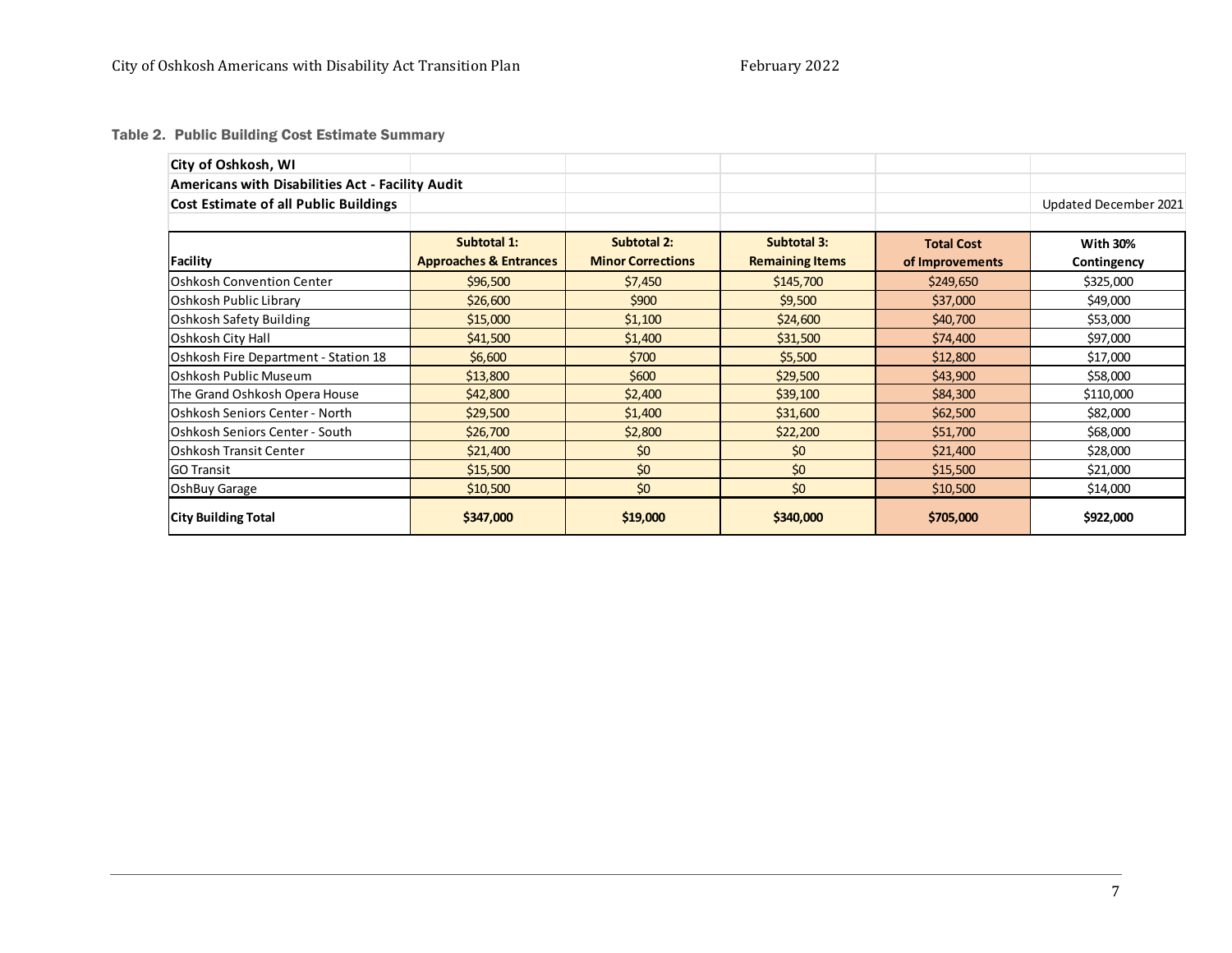#### Table 3.Park and Park Facilities Cost Estimate Summary

| City of Oshkosh, WI                              |                                   |                          |                        |                   |                       |
|--------------------------------------------------|-----------------------------------|--------------------------|------------------------|-------------------|-----------------------|
| Americans with Disabilities Act - Facility Audit |                                   |                          |                        |                   |                       |
| <b>Cost Estimate of all Public Parks</b>         |                                   |                          |                        |                   | Updated December 2021 |
|                                                  |                                   |                          |                        |                   |                       |
|                                                  | Subtotal 1:                       | <b>Subtotal 2:</b>       | <b>Subtotal 3:</b>     | <b>Total Cost</b> | <b>With 30%</b>       |
| <b>Facility</b>                                  | <b>Approaches &amp; Entrances</b> | <b>Minor Corrections</b> | <b>Remaining Items</b> | of Improvements   | Contingency           |
| 24th Ave Boat Launch                             | \$5,500                           | \$1,100                  | \$7,500                | \$14,100          | \$19,000              |
| 44th Parallel Park                               | \$7,000                           | \$100                    | \$0                    | \$7,100           | \$10,000              |
| Abbey Park                                       | \$2,000                           | \$200                    | \$1,500                | \$3,700           | \$5,000               |
| Abe Rochlin Park                                 | \$10,000                          | \$1,900                  | \$5,900                | \$17,800          | \$24,000              |
| Al Broullire Park                                | \$10,000                          | \$0                      | \$0                    | \$10,000          | \$13,000              |
| <b>Bauman Park</b>                               | \$3,000                           | \$200                    | \$500                  | \$3,700           | \$5,000               |
| <b>BoatWorks</b>                                 | \$6,500                           | \$1,600                  | \$5,000                | \$13,100          | \$18,000              |
| Camp Bragg Memorial                              | \$6,000                           | \$0                      | \$0                    | \$6,000           | \$8,000               |
| Carl Steiger Park                                | \$2,000                           | \$200                    | \$0                    | \$2,200           | \$3,000               |
| Congress Ave Tot Lot                             | \$0                               | \$0                      | \$0                    | \$0               | \$0                   |
| <b>Fugleberg Park</b>                            | \$0                               | \$1,500                  | \$9,300                | \$10,800          | \$15,000              |
| Garden Club Park                                 | \$5,000                           | \$0                      | \$0                    | \$5,000           | \$7,000               |
| Lakeshore Golf Course Trail                      | \$500                             | \$0                      | \$0                    | \$500             | \$1,000               |
| Leach Amphitheater                               | \$9,500                           | \$1,600                  | \$11,500               | \$22,600          | \$30,000              |
| Mary Jewell Park                                 | \$2,000                           | \$300                    | \$2,500                | \$4,800           | \$7,000               |
| Menominee Park                                   | \$105,400                         | \$2,400                  | \$42,900               | \$150,700         | \$196,000             |
| Mill Street Boat Launch                          | \$1,000                           | \$0                      | \$0                    | \$1,000           | \$2,000               |
| <b>Rainbow Memorial Park</b>                     | \$40,000                          | \$1,500                  | \$12,900               | \$54,400          | \$71,000              |
| <b>Red Arrow Park</b>                            | \$19,500                          | \$1,900                  | \$32,000               | \$53,400          | \$70,000              |
| Riverside Cemetery                               | \$14,000                          | \$600                    | \$13,700               | \$28,300          | \$37,000              |
| <b>Roe Park</b>                                  | \$0                               | \$0                      | \$3,500                | \$3,500           | \$5,000               |
| South Park                                       | \$10,000                          | \$0                      | \$4,700                | \$14,700          | \$20,000              |
| Spanbauer Park                                   | \$2,800                           | \$900                    | \$3,000                | \$6,700           | \$9,000               |
| <b>Stevens Park</b>                              | \$17,000                          | \$1,500                  | \$11,100               | \$29,600          | \$39,000              |
| Stoegbauer Park                                  | \$1,000                           | \$0                      | \$500                  | \$1,500           | \$2,000               |
| Teichmiller Park                                 | \$8,000                           | \$1,700                  | \$8,500                | \$18,200          | \$24,000              |
| West Algoma Park                                 | \$1,000                           | \$700                    | \$0                    | \$1,700           | \$3,000               |
| <b>Westhaven Park</b>                            | \$2,000                           | \$500                    | \$11,000               | \$13,500          | \$18,000              |
| William A Steiger Park                           | \$4,000                           | \$200                    | \$0                    | \$4,200           | \$6,000               |
| William Waters Plaza                             | \$0                               | \$0                      | \$0                    | \$0               | \$0                   |
| <b>City Park Total</b>                           | \$295,000                         | \$21,000                 | \$188,000              | \$503,000         | \$667,000             |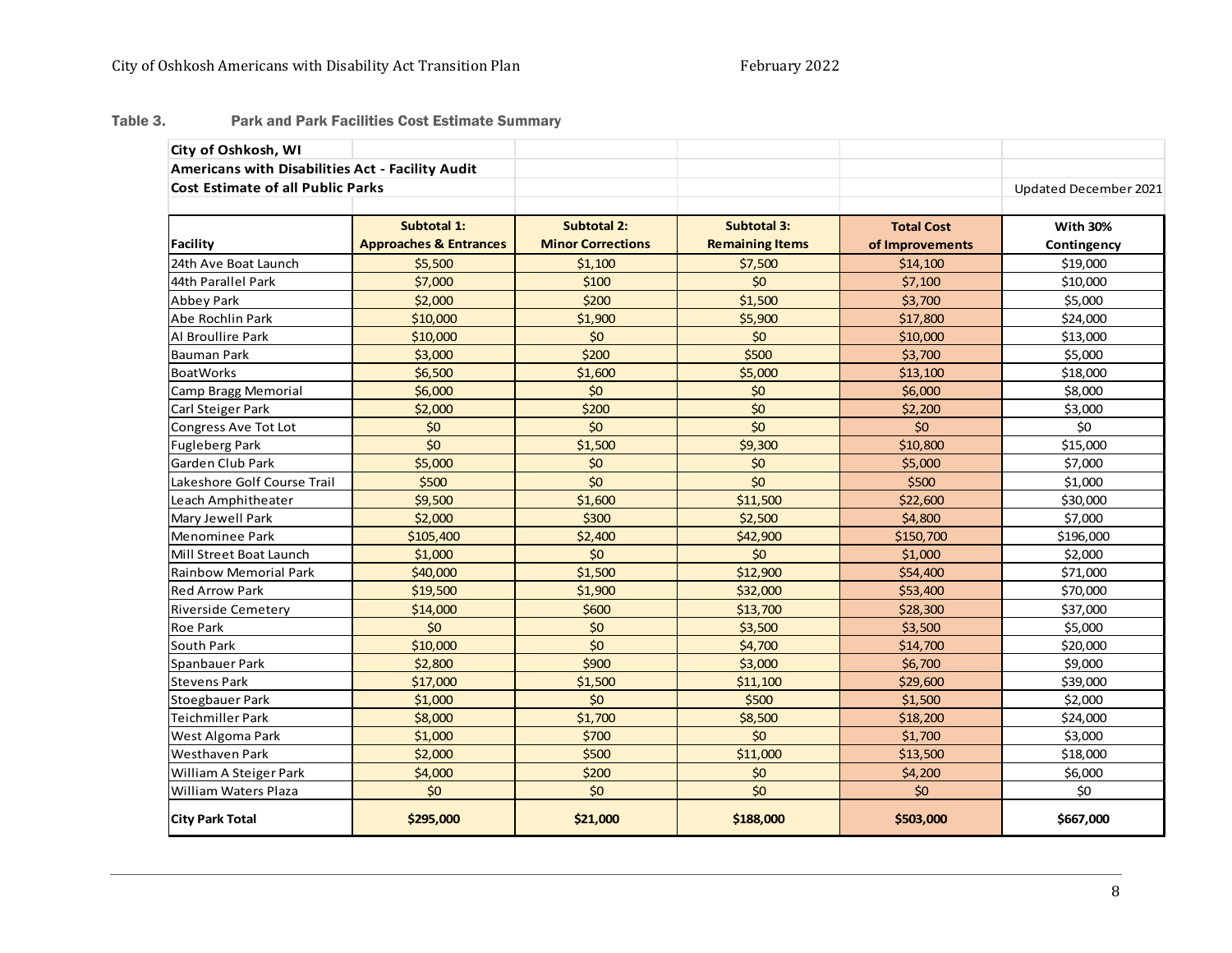#### Summary Notes

Based on the consultant team review, the City of Oshkosh performs well in its ADA compliance efforts. There have been numerous incorporations of accessible design into its building plans and improvements. There is evidence that designers have kept up with changes to accessibility standards and the City of Oshkosh has a great deal of flexibility with how they would like to move forward with improvements.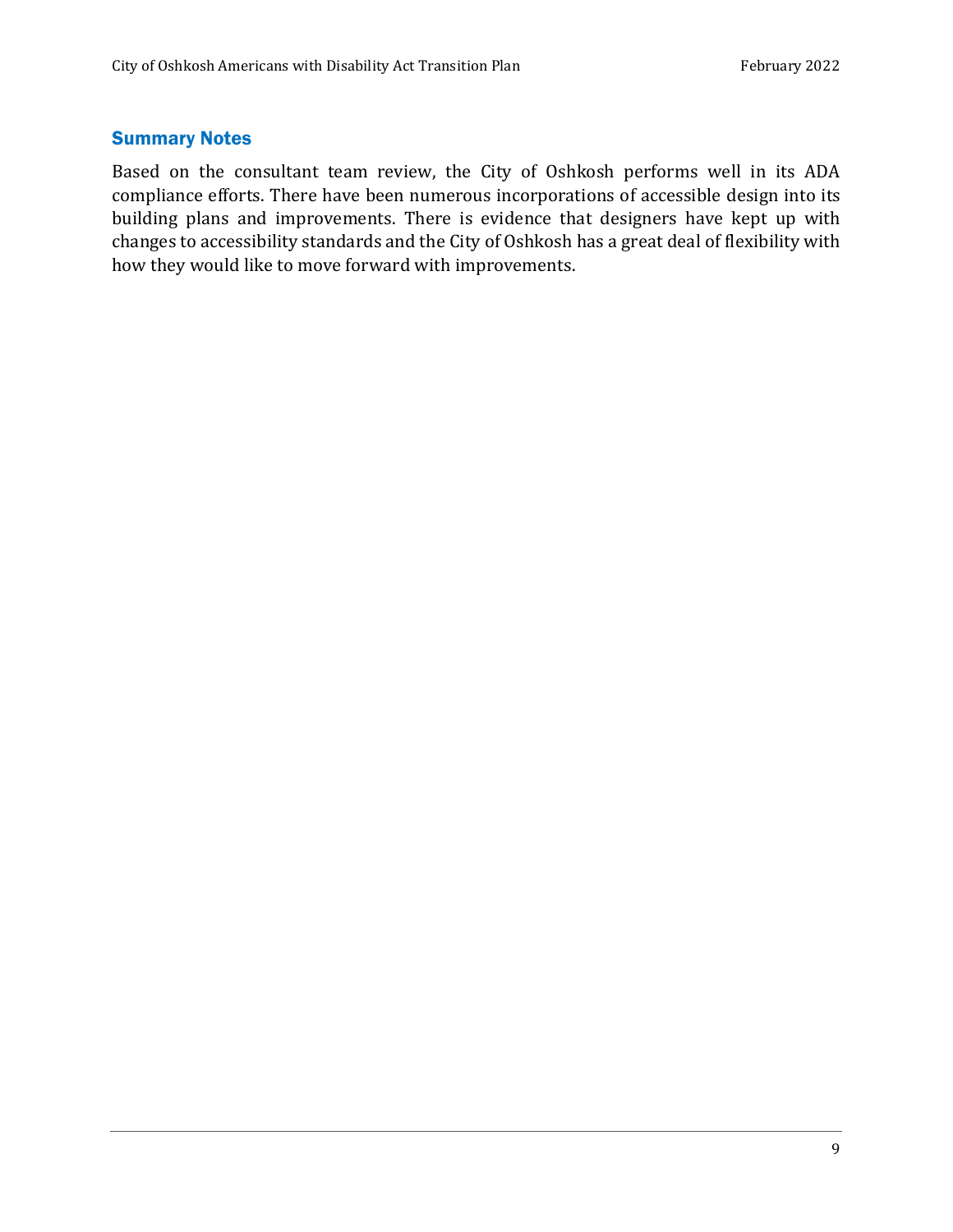# ADA Transition Plan

# ADA and its Relationship to Other Laws

Title II of ADA is companion legislation to two previous federal statutes and regulations: the Architectural Barriers Acts of 1968 and Section 504 of the Rehabilitation Act of 1973.

The Architectural Barriers Act of 1968 is a federal law that requires facilities designed, built, altered or leased with Federal funds to be accessible. The Architectural Barriers Act marks one of the first efforts to ensure access to the built environment.

Section 504 of the Rehabilitation Act of 1973 is a Federal law that protects qualified individuals from discrimination based on their disability. The nondiscrimination requirements of the law apply to employers and organizations that receive financial assistance from any federal department or agency. Title II of ADA extended this coverage to all state and local government entities, regardless of whether they receive federal funding or not.

#### Agency Requirements

Under Title II, the City must meet these general requirements:

- Must operate their programs so that, when viewed in their entirety, the programs are accessible to and useable by individuals with disabilities (28 C.F.R. Sec. 35.150).
- May not refuse to allow a person with a disability to participate in a service, program or activity simply because the person has a disability (28 C.F.R. Sec. 35.130 (a).
- Must make reasonable modifications in policies, practices and procedures that deny equal access to individuals with disabilities unless a fundamental alteration in the program would result (28 C.F.R. Sec. 35.130(b) (7).
- May not provide services or benefits to individuals with disabilities through programs that are separate or different unless the separate or different measures are necessary to ensure that benefits and services are equally effective (28 C.F.R. Sec. 35.130(b)(iv) & (d).
- Must take appropriate steps to ensure that communications with applicants, participants and members of the public with disabilities are as effective as communications with others (29 C.F.R. Sec. 35.160(a).
- Must designate at least one responsible employee to coordinate ADA compliance [28 CFR Sec. 35.107(a)]. This person is often referred to as the "ADA Coordinator."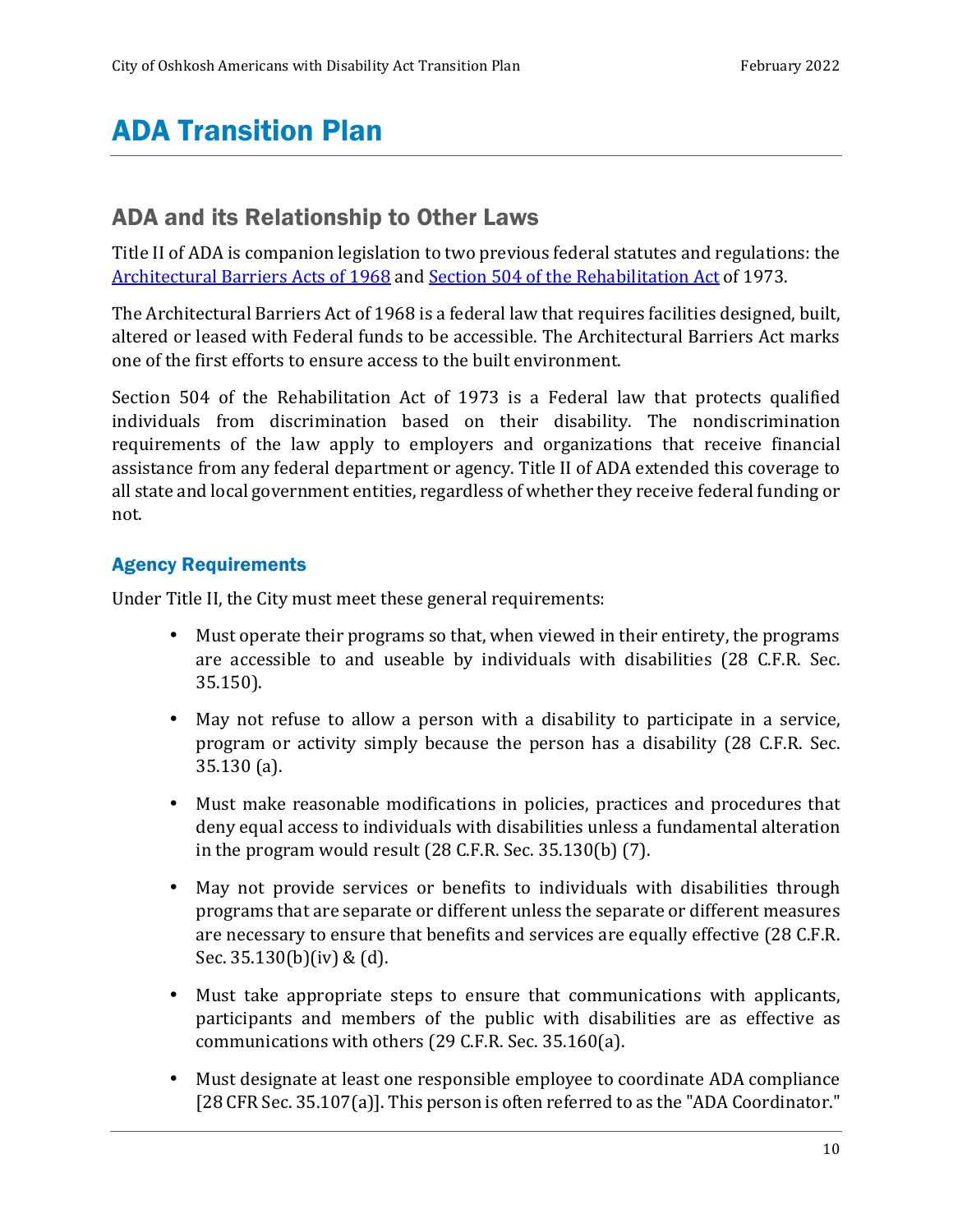The public entity must provide the ADA coordinator's name, office address, and telephone number to all interested individuals [28 CFR Sec. 35.107(a)].

- Must provide notice of ADA requirements. All public entities, regardless of size, must provide information about the rights and protections of Title II to applicants, participants, beneficiaries, employees, and other interested persons [28 CFR Sec. 35,106]. The notice must include the identification of the employee serving as the ADA coordinator and must provide this information on an ongoing basis [28 CFR Sec. 104.8(a)].
- Must establish a grievance procedure. Public entities must adopt and publish grievance procedures providing for prompt and equitable resolution of complaints [28 CFR Sec. 35.107(b)]. This requirement provides for a timely resolution of all problems or conflicts related to ADA compliance before they escalate to litigation and/or the federal complaint process.

**This document has been created to specifically cover accessibility within parks, public buildings and facilities and does not include information on the City of Oshkosh programs and practices not related to parks, public buildings, and facilities.**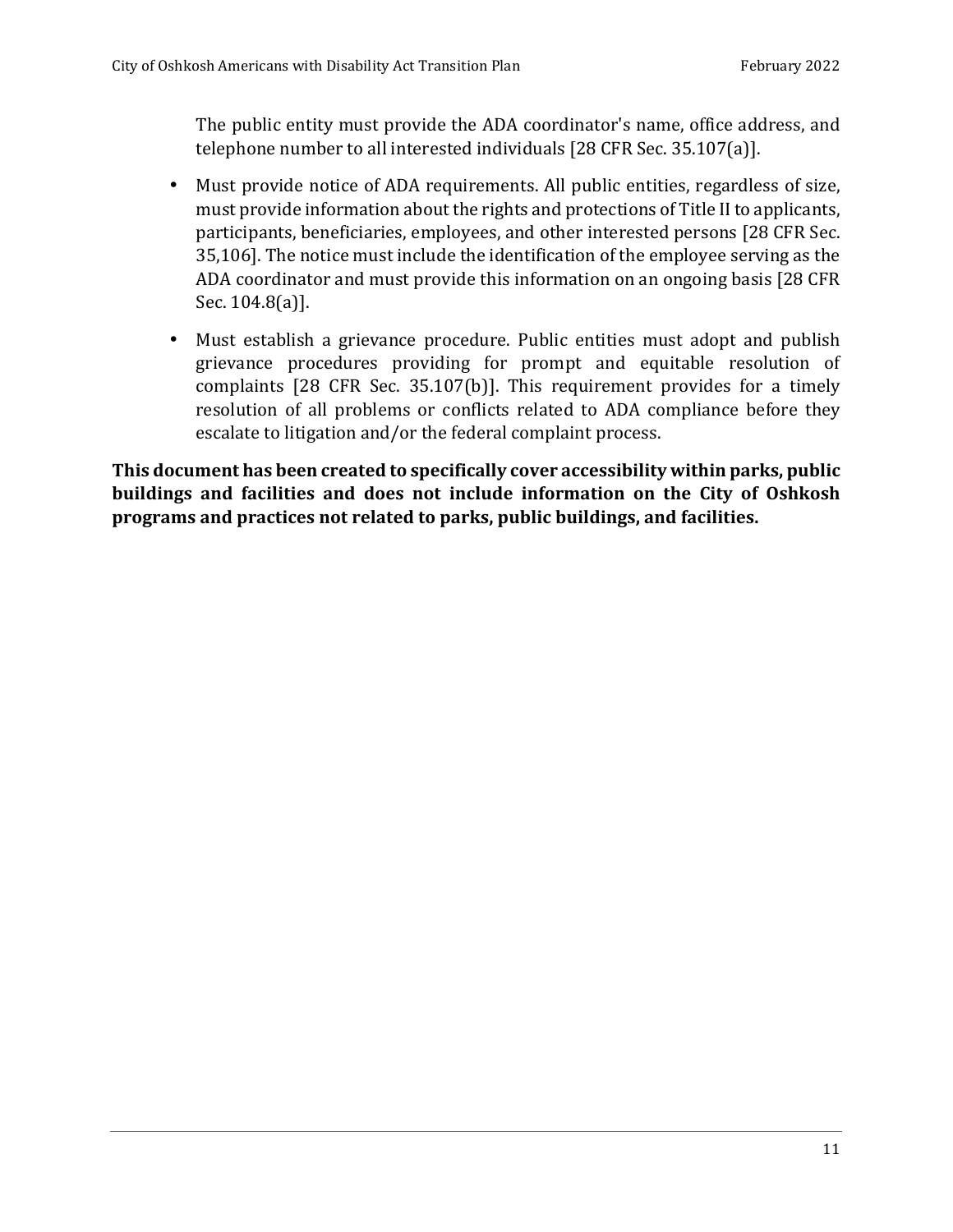# Parks, Public Buildings, and Facilities

Parks, public buildings and facilities in the City include shelters, warming houses, play areas, built public structures that house the City's public services and the City's Pedestrian Access Routes (PAR) to include parking lots, sidewalks, and curb ramps that approach these locations.

The accessibility evaluation consisted of the following categories (when applicable):

- **Approach and Entrance:** Parking, Access, Routes, Curb Ramps, Ramps, Entrance
- **Access to Goods and Services:** Interior Accessible Route, Ramps, Elevators, Lifts, Signs, Interior Doors, Seating Benches, Service Counters
- **Toilet Rooms:** Accessible Routes, Signs, Entrance, Space, Sinks, Soap and Towels, Toilets, Stalls
- **Additional Access:** Drinking Fountains, Phones, Fire Alarm
- **Additional Rooms:** Room Notes i.e. Kitchenettes, Conference Rooms, Etc.

A detailed evaluation on how these parks, public buildings and facilities relate to ADA standards is found in Appendix B and will be updated periodically. For the City's future reference, the ADA Checklist for Existing Facilities used to conduct the field review of public buildings and facilities is found in Appendix C.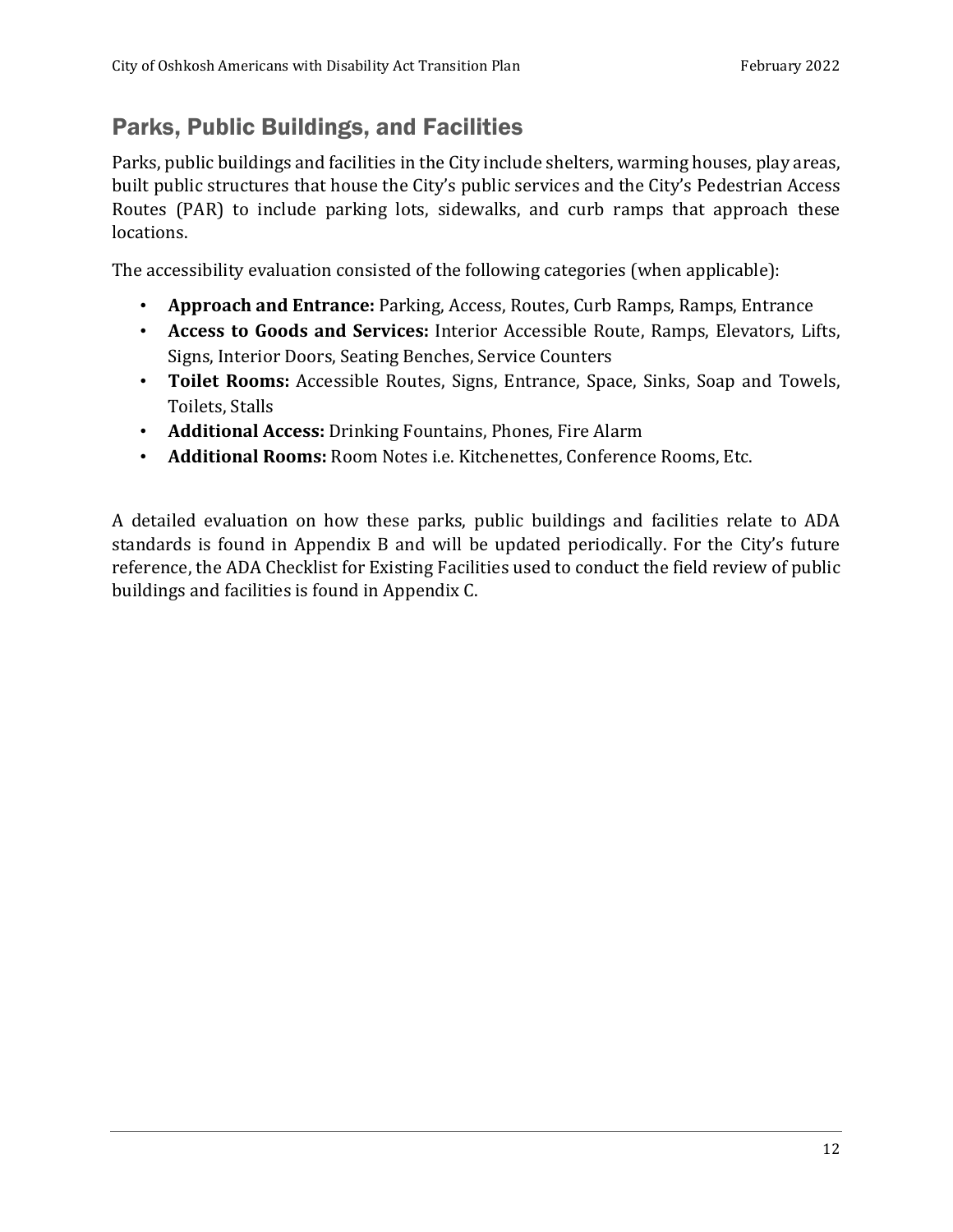#### Policies and Practices

#### Previous Practices

Since the adoption of the ADA, the City has strived to provide accessible pedestrian features as part of the City's capital improvement projects. As additional information was made available, as to the methods of providing accessible pedestrian features, the City updated their procedures to accommodate these methods.

#### **Policy**

The City's goal is to continue to provide accessible pedestrian design features as part of the City's capital improvement projects. The City has adopted ADA design standards and procedures as listed in Appendix C. These standards and procedures will be kept up to date with nationwide and local best management practices.

The City will consider and respond to all accessibility improvement requests. All accessibility improvements that have been deemed reasonable will be scheduled consistent with facility priorities and as established in the CIP.

Requests for accessibility improvements can be submitted to the City's ADA Coordinator. Contact information for Title II ADA Coordinator is located in Appendix A**.** 

#### Improvement Schedule

#### Types of Improvements

The following are typical improvements to public buildings that can be made to correct deficiencies in accessibility:

- Improvements to the access routes and curb ramps (rebuilding to correct steep slopes and surface characteristics) leading from parking and drop-off areas to buildings and bus loading areas.
- Providing accessible parking stalls in close proximity to entrances.
- Improvements to accessible parking stalls and aisles, and improvements to signage associated with accessible parking.
- Doorway and entryway improvements (where buildings and shelters are provided).
- Ensuring movement within restrooms and public spaces is wide enough for wheelchair access to all amenities.
- Replace in accessible amenities within restrooms like sinks, soap dispensers, toilet paper dispensers.
- Ensure drinking fountains are at an accessible height and are detectable by cane.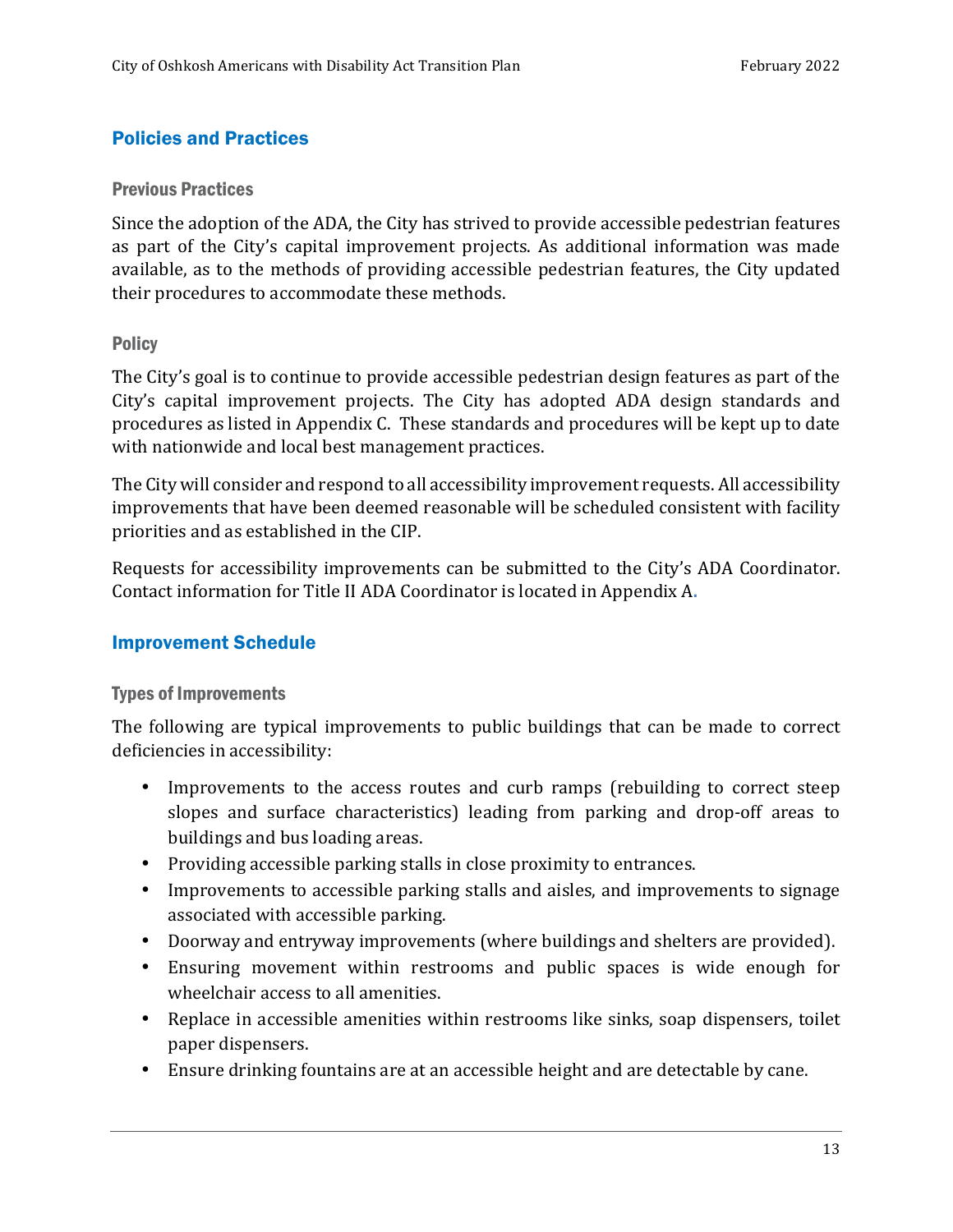- Replace signage for versions that have Braille and contrasting characters. Ensure new signs are mounted at an appropriate height.
- Ensuring service counters and seating areas have accessibility for all users.

Cost estimates of these improvements are included in Appendix D.

#### Priority Areas

At a workshop with City staff held on September 21, 2021, some examples of project priorities were presented. A government agency can have some discretion as how it can prioritize accessibility improvements based on its community values. While some facility alterations necessitate the placement of an accessible feature, others can be phased in over time. There are a variety of ways that a community can prioritize its transition to ADA compliance. While eventually each item evaluated must be brought into compliance, there are common approaches to determining what to do first as a stand-alone project or as a capital improvement planning criteria. Some examples of how projects are prioritized are as follows:

#### Public Access Points

A sound policy is to prioritize initial access to facilities and buildings for community members that require accessible features. This strategy addresses building and facility entrances and access points, such as:

- Accessible parking - Entry walkways
- Accessible pedestrian routes to main entrances
- **Doorways**
- Ramps

#### Low-Cost Improvements

It is common for a City to develop a stand-alone initiative for low-cost improvements such as signage, replacing door handles, dispensers, or sink knobs, parking lot striping, and other items that require little investment but could bring a building or facility closer to compliance. This may be the first step taken in an ADA Transition Plan in advance of higher cost improvements.

#### **Schedule**

Prioritizing and scheduling of work will be established by the City based on numerous factors, including, but not limited to, year of build/renovation, severity of non-compliance, barriers to program accessibility, feasibility of remedies, safety concerns, or level of public use. Prioritization will also be given to locations that would most likely not be updated by means of other City programs.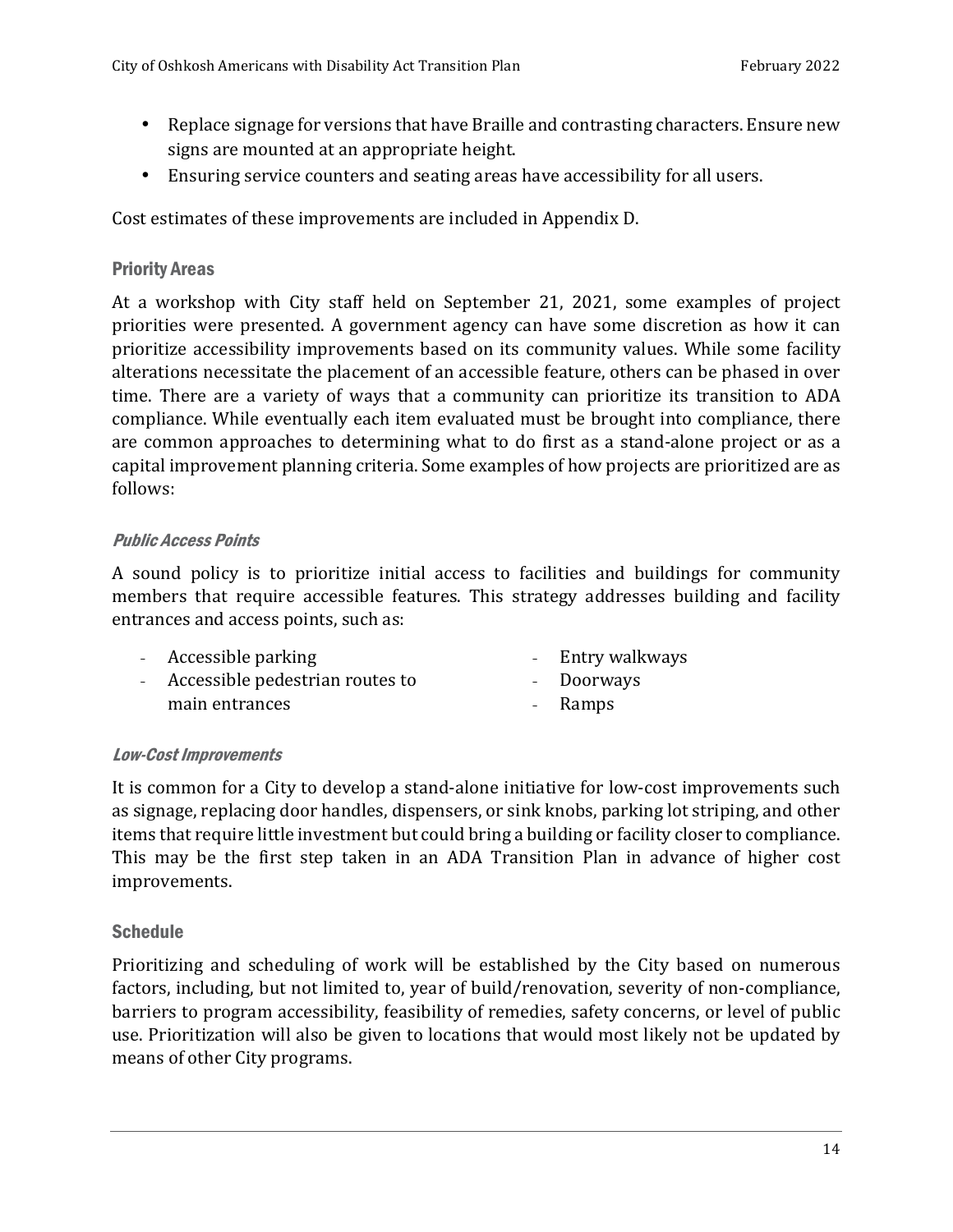The availability of funding and future development trends in the City may affect how these projects are prioritized, and the timing of public building and facility improvements may affect progress toward the compliance goal.

The list below categorizes the City's Public Buildings and Facilities by the built prior and after 1991. Not all of these facilities have public access.

#### **Built Prior to 1991**

- Grand Opera House (1883)
- Public Library (1900)
- Public Museum Carriage House (1908)
- Public Museum (1908 and 1982)
- City Hall (1915)
- Parks Cemetery Chapel and Garage (1920)
- Public Works Bowen St. Lift Station (1930)
- Public Works Lakeview Lift Station (1930)
- Police Equip. Storage Building A and B (1940)
- Police Story Building A (1940)
- Public Works Sanitation Division (1950)
- Sawyer Street Storage and Garage (1958)
- Public Works Water Filtration Chemical Feed Station (1963)
- Transit Bus and Electrical Garage (1968)

### **Built or Renovated after 1991**

• Public Works – Water Distribution Center High

- Public Works  $28<sup>th</sup>$  Ave. Lift Station (1970)
- Public Works Broad St. Lift Station (1970)
- Public Works Main St. Lift Station (1970)
- Public Works Northside Lift Station (1970)
- Fire Dept. Station #15 (1973)
- Police Safety Building (1979)
- Parks Cemetery Tool Shed (1980)
- Seniors Center North (1984)
- Convention Center and Hotel Ramp (1985)
- Public Works Water Filtration Pump Station (1985)
- Fire Dept. Station #16 (1987)
- Seniors Center South (1990)
- Transit Layover Station and Comfort Station (1990)

Pressure Pump Station (1991)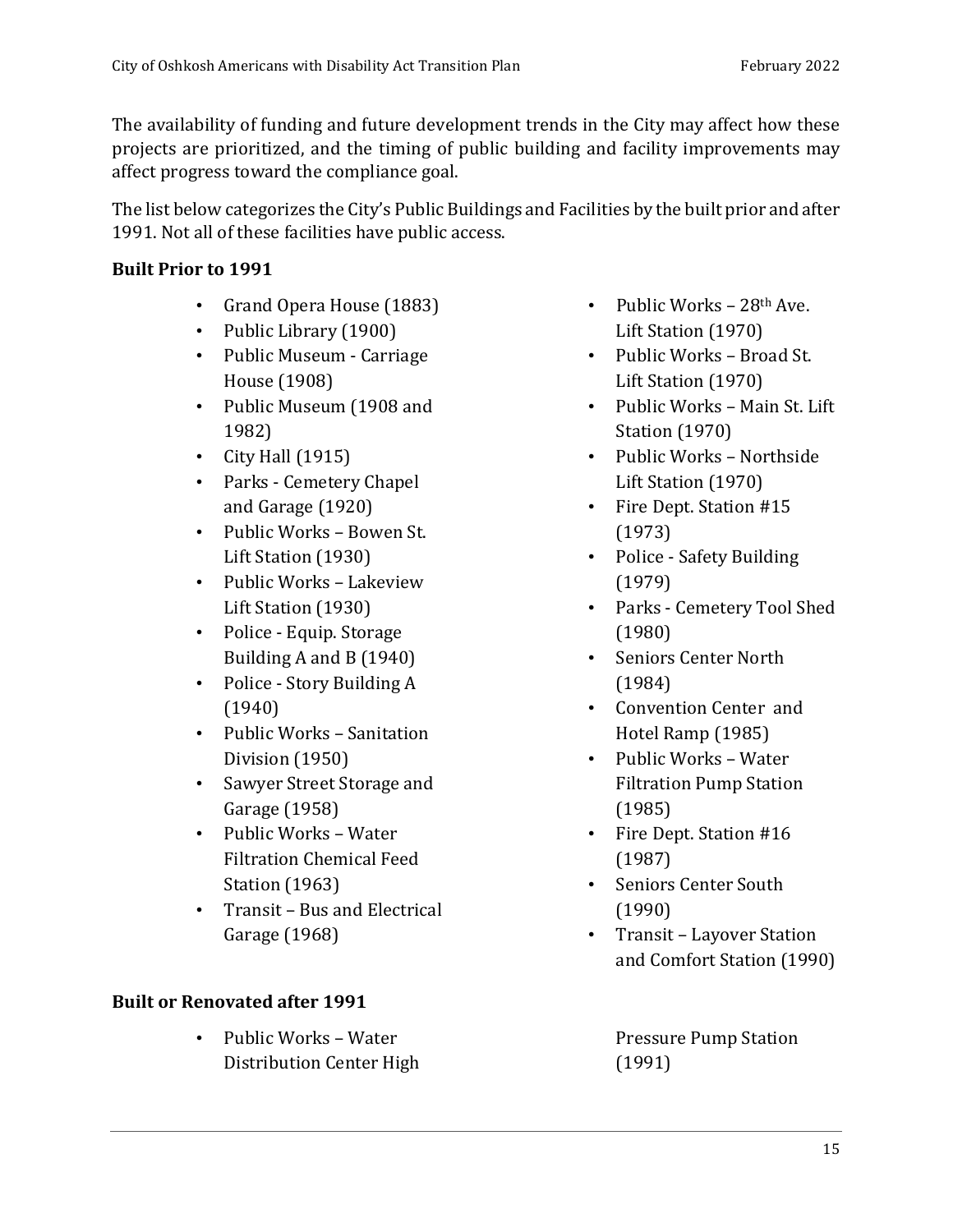- Public Works Sludge Storage Building (1994)
- Public Works Water Distribution Center (1995)
- Transit Electrical Storage Building (1996)
- Fire Dept. Station and Garage #17 (1998)
- Fire Dept. Station and Garage #18 (1998)
- Police Story Building C (1999)
- Fire Dept. Station #19 (1999)
- Fire Dept. Station #19 Garage (1999)
- Public Works Water Filtration Plant (1999)
- Public Works Wastewater Treatment Plant (1970, 1996, 2004)
- Parks Pollock Aquatic Center Building (2006)
- Parks Pollock Equipment Building (2006)
- Public Works Water Filtration Pumphouse (2009)
- Public Works Stormwater Pump Station (2010)
- Fire Dept. Station #19 Metal Garage (2011)
- Public Works Hickory Lane Lift Station (2011)
- Public Works Field Operations Facility (2015)
- Public Works Water Filtration Garage (2016)
- Public Works Field Operations Facility Salt Storage (2016)
- Public Works Field Operations Facility Cold Storage (2016)
- Public Works Snell West Lift Station (2017)
- Public Works Eagle Street Lift Station (2018)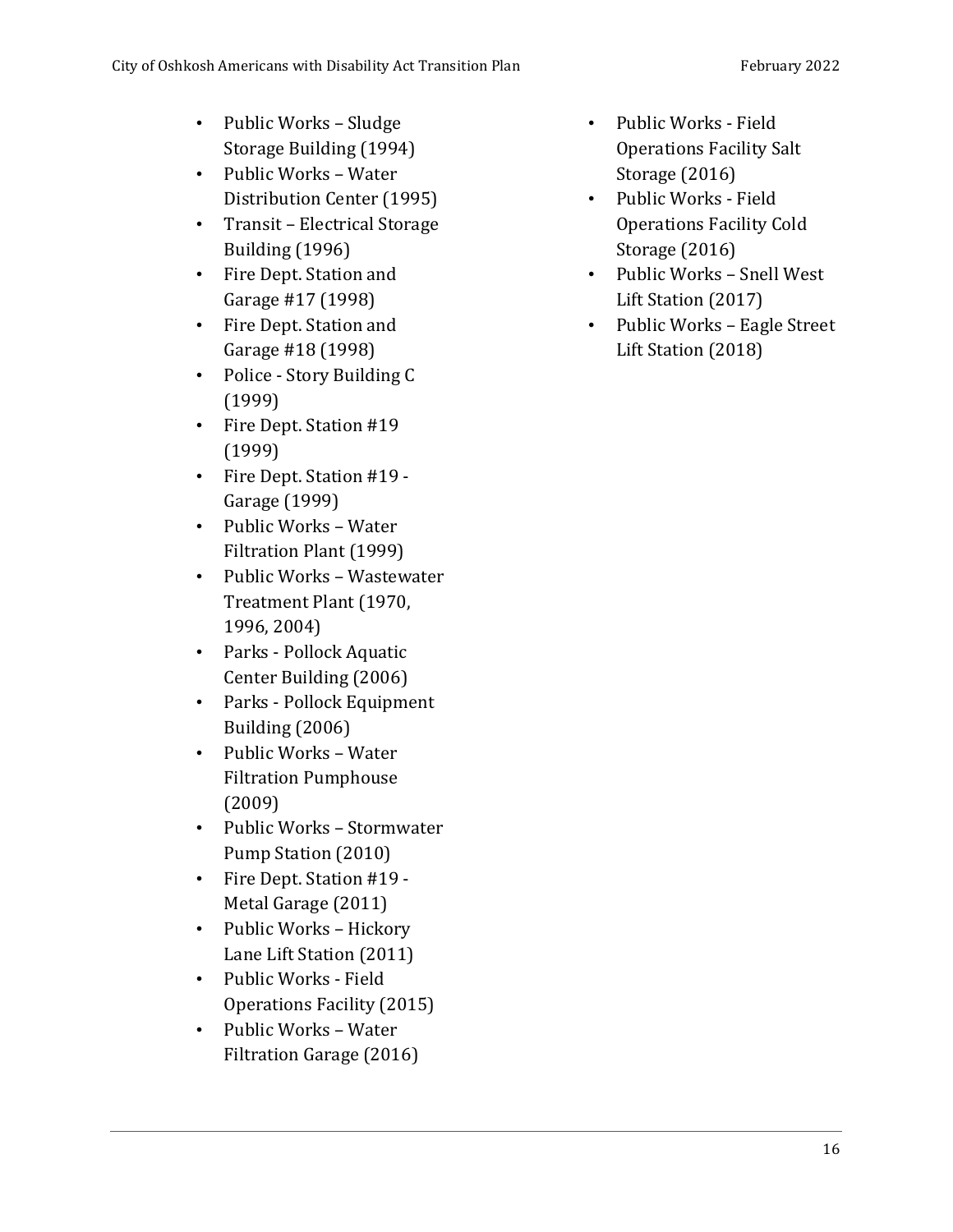

#### Methodology

The City can utilize two methods for improving pedestrian facilities within Public Buildings and Facilities.

1) Scheduled Facility Projects

This type of project would include complete renovations or alterations to a Public Building or Facilities and/or construction of a new Public Building or Facility. All pedestrian facilities impacted by these projects will be improved to meet, to the greatest extents possible, current ADA accessibility standards.

This type of project will trigger the 20% rule, which states when an "Area of Primary Function" (e.g. the offices in an office building, the dining room in a restaurant, the lobby in a bank, the retail area in a store, etc.) is renovated/altered in an existing facility, the Path of Travel to that area must be brought up to Code. The Path of Travel to the area does not have to be renovated/altered if the cost and scope of such alteration is disproportionate to 20% of the cost of the Area of Primary Function renovation/alteration.

https://gontramarchitecture.com/accessibility-the-20-rule-explained/

2) Standalone ADA Accessibility Improvement Projects

This type of project would include ADA accessibility issue-specific projects and may not include the entire renovation of a Public Building or Facility, typically thought of as maintenance. This also includes improvements to address grievances that are submitted to the City.